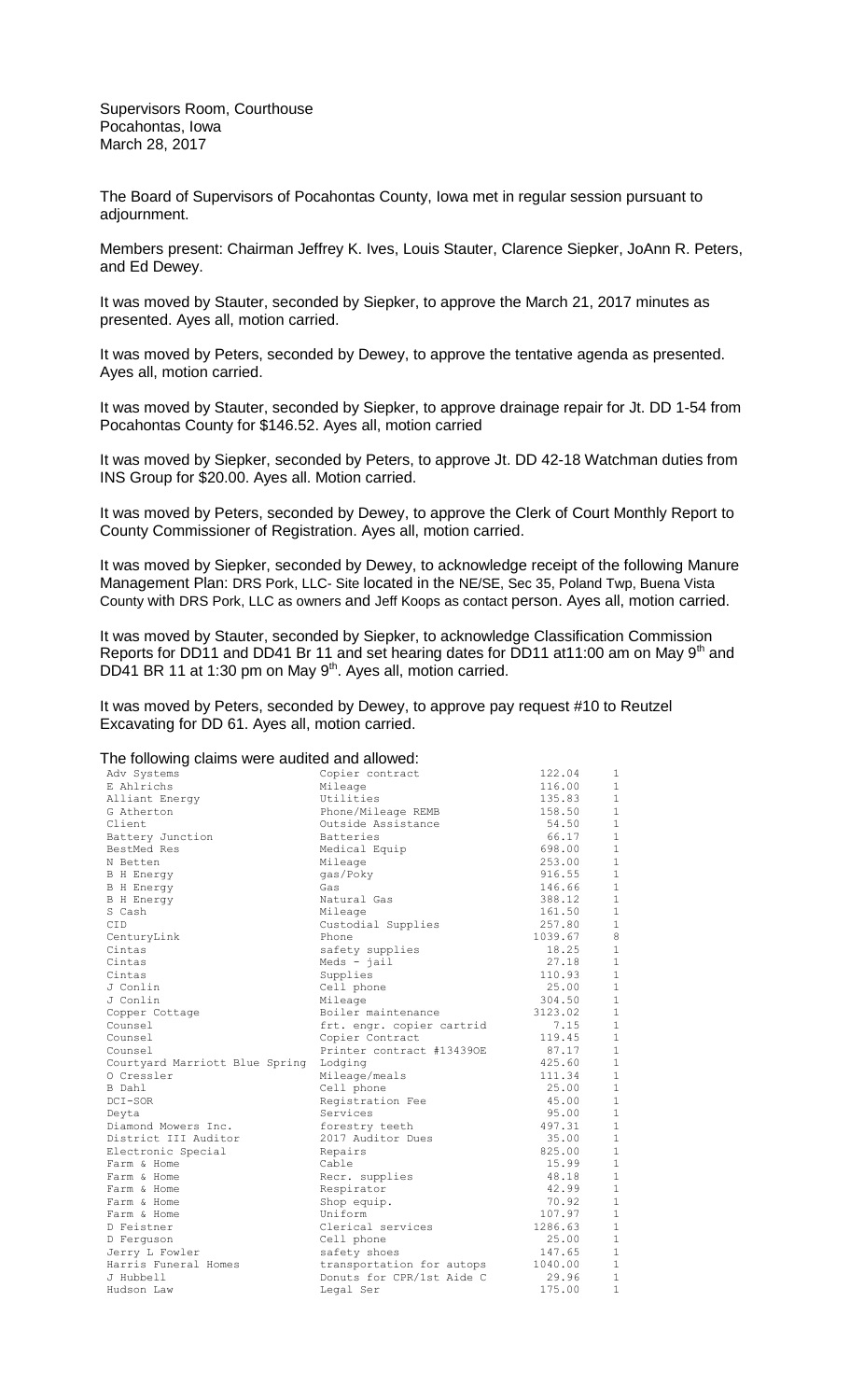| J Huegerich                                                    | Meals - School of Instr             | 24.25             | 1                 |
|----------------------------------------------------------------|-------------------------------------|-------------------|-------------------|
| I & S Group<br>IA Lakes Elec                                   | Drainage<br>Electricity parks, shop | 3447.37<br>190.83 | $\mathbf{1}$<br>1 |
| IA Lakes Elec                                                  | Tower Rental/Util                   | 48.69             | 1                 |
| IA Nat Heritage                                                | membership                          | 300.00            | 1                 |
| St Med Exam                                                    | Autopsy                             | 1831.00           | 1                 |
| IA Workforce                                                   | 1st Qtr 17 Unempl Tax #10           | 897.16            | 1                 |
| TT.FA                                                          | Jail School                         | 320.00            | 1                 |
| N Jenson<br>JL Time & Attend                                   | Leadership Program<br>Ribbon        | 2171.50<br>24.95  | $\mathbf{1}$<br>1 |
| M Klocke                                                       | Mileage                             | 70.00             | $\mathbf{1}$      |
| <b>B</b> Larsen                                                | Meals - transport                   | 14.10             | $\mathbf{1}$      |
| Machine Shop                                                   | grab hooks                          | 50.76             | $\mathbf{1}$      |
| Machine Shop                                                   | Shackle/Ball mount                  | 102.48            | $\mathbf{1}$      |
| Mail Servcs<br>Mail Servcs                                     | postage<br>printing                 | 157.16<br>61.45   | 1<br>1            |
| Mangold Environ                                                | Water Tests                         | 227.25            | $\overline{c}$    |
| Martin Marietta                                                | Rdstone                             | 22196.51          | 1                 |
| Menards                                                        | Supplies                            | 370.44            | 1                 |
| Messenger                                                      | Publication                         | 25.00             | 1                 |
| K Metzger                                                      | Cell phone<br>Palmer int/lts        | 25.00<br>64.81    | 1<br>1            |
| MidAmeri Energy<br>MidAmeri Energy                             | Palmer/elec                         | 52.47             | 1                 |
| MW Card & ID                                                   | Tri-fold board, Holder              | 395.26            | 1                 |
| MW Card & ID                                                   | Tri-fold Board, cards               | 389.19            | $\mathbf{1}$      |
| Midwest Wheel                                                  | Supplies                            | 432.34            | 1                 |
| Gail Morgan                                                    | Meals - School of Inst              | 25.00             | $\mathbf{1}$      |
| Murphy Tractor<br>Napa                                         | Parts<br>Supplies/equip.            | 413.22<br>115.24  | 1<br>$\mathbf{1}$ |
| S Nelson                                                       | Ceiling Tile - Sheriff's            | 444.62            | 1                 |
| S Nelson                                                       | Uniform                             | 112.93            | $\mathbf{1}$      |
| NW Comm                                                        | County/City Websites                | 345.60            | 1                 |
| NW Comm                                                        | Internet                            | 27.95             | $\mathbf{1}$      |
| NW Comm<br>Office Elements                                     | Telecommunications<br>Offc Supplies | 1389.64<br>98.84  | 1<br>$\mathbf{1}$ |
| Office Elements                                                | Office Supplies                     | 82.00             | $\overline{c}$    |
| Owen/King                                                      | Feb SIR                             | 158.85            | $\mathbf{1}$      |
| J Paulsen                                                      | Meals - School of Inst              | 30.36             | $\mathbf{1}$      |
| Penguin Management                                             | E-Dispatch                          | 10.00             | $\mathbf{1}$      |
| Pitney Bowes                                                   | Postage Machine Rental              | 152.04            | 1<br>1            |
| Pizza Ranch<br>PJ Greufe                                       | Leadership program meal<br>Services | 276.77<br>1500.00 | 1                 |
| Po Co Aud                                                      | Leadership program printi           | 52.50             | 1                 |
| Po Co Home Care                                                | Services                            | 7276.00           | 1                 |
| Po Co Pub Health                                               | Services                            | 31.10             | $\mathbf{1}$      |
| Po Co Sec Rd<br>Po Co Solid Waste                              | Fuel                                | 305.68<br>322.85  | 1<br><sup>1</sup> |
| POC Network                                                    | Garbage<br>Billing Services         | 6.00              | 1                 |
| Poca Comm Hospital                                             | Health Supplies                     | 20.63             | 1                 |
| Poca Comm Hospital                                             | PT Services                         | 80.96             | $\overline{1}$    |
| Poca Equip                                                     | 2 lawn mowers                       | 10600.00          | 1                 |
| Poca Fiber                                                     | engr./fax                           | 39.64             | 1<br>1            |
| Poca Fiber<br>Poca Fiber                                       | phone/fax<br>shop int/fax/phone     | 125.33<br>194.57  | $\mathbf{1}$      |
| Poca Fiber                                                     | Internet                            | 245.12            | 5                 |
| Poca Fiber                                                     | Internet/fax                        | 343.13            | $\mathbf 1$       |
| Poca Fiber                                                     | Phone/fax                           | 85.22             | 1                 |
| Poca Manor                                                     | Prisoner Meals                      | 1680.00           | $\mathbf{1}$      |
| Poca St Bank<br>Prairie Meadows                                | Rent<br>Lodging                     | 400.00<br>218.40  | 1<br>$\mathbf{1}$ |
| Professional Dev                                               | PDI Membership                      | 335.00            | $\mathbf{1}$      |
| Ramada                                                         | Lodging/meals                       | 109.79            | 1                 |
| S Richardson                                                   | Cell phone                          | 25.00             | 1                 |
| V Ricklefs                                                     | Mileage                             | 109.50            | 1                 |
| Schoon Tree<br>Scott Tech                                      | Services<br>Phone                   | 825.00<br>158.54  | 1<br>1            |
| Seiler App                                                     | piping                              | 11.60             | 1                 |
| K Simacek                                                      | Mileage                             | 92.50             | $\mathbf{1}$      |
| Solutions                                                      | Data Processing Services            | 210.00            | 1                 |
| Solutions                                                      | Office Supplies                     | 193.84            | $\mathbf{1}$      |
| Solutions<br>State Farm                                        | Toner<br>Insurance                  | 405.74<br>100.00  | 1<br>1            |
| D Stall                                                        | Cell phone                          | 25.00             | $\mathbf{1}$      |
| Client                                                         | Services                            | 15.00             | $\mathbf{1}$      |
| Gretchen Tiedeman                                              | Monthly Adobe Mbrshp                | 49.99             | 1                 |
| University of Northern Iowa<br>US Cellular                     | Heartland Econ Dev Course           | 885.00<br>120.66  | $\mathbf{1}$<br>1 |
| US Cellular                                                    | Cell phone<br>Phone                 | 154.37            | $\mathbf{1}$      |
| USPS                                                           | stamps                              | 21.00             | $\mathbf{1}$      |
| USPS                                                           | Stamps                              | 455.00            | $\mathbf{1}$      |
| USPS                                                           | Stamped envelopes                   | 266.30            | $\mathbf{1}$      |
| K Vadar<br>Vericor LLC                                         | Mileage<br>Cool Cube Cooler         | 116.50<br>1120.00 | $\mathbf{1}$<br>1 |
| Verizon                                                        | hot spots                           | 120.03            | $\mathbf{1}$      |
| Vermeer                                                        | Knife sharpening                    | 59.85             | 1                 |
| A Warner                                                       | MH Advocate                         | 115.87            | 1                 |
| S Winkler                                                      | Envelopes                           | 12.70             | 1                 |
| S Winkler<br>Woods                                             | Mileage/Meals/Lodging<br>garb. bags | 309.13<br>8.09    | $\mathbf{1}$<br>1 |
| Woods                                                          | postage                             | 46.88             | 1                 |
| Woods                                                          | supplies                            | 22.92             | 1                 |
| Woods                                                          | Supplies                            | 20.91             | $\mathbf{1}$      |
| Wright County Vet Affairs Chri IACCVSO Meeting<br>911 Installs | Install/Wire Equip (76-7)           | 60.47<br>1821.95  | 1<br>$\mathbf{1}$ |
| Grand Total                                                    |                                     | 82890.82          |                   |
|                                                                |                                     |                   |                   |